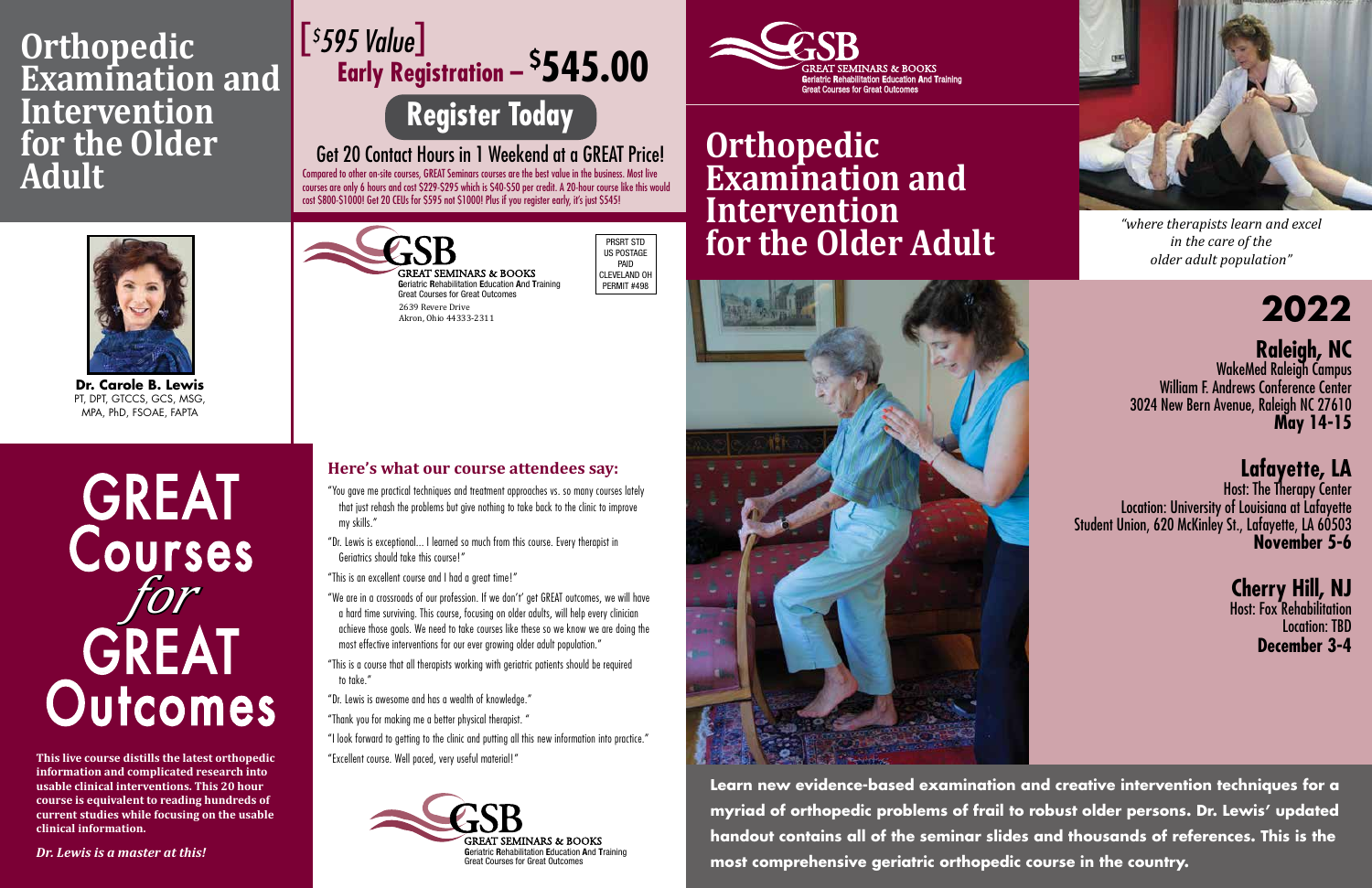Dr. Carole B. Lewis is a well known leader and innovator in the area of rehabilitation and optimal aging. She has served as the Editor in Chief of an award winning international journal for over 30 years and has received top honors from the American Physical Therapy Association and The Gerontological Society. She has worked in home health, long-term care, acute hospitals, rehabilitation departments and outpatient clinics. In 1983, she started a private practice in Washington, D.C. and continues to work as a clinician. Dr. Lewis received two Master's degrees, Health Care Management and Gerontology, from the University of Southern California and a PhD in Health Education from the University of Maryland. She currently serves on the Medical Faculty at George Washington University as an adjunct professor in the Department of Geriatrics.

A prolific writer, Dr. Lewis has published in a variety of journals, including Journal of the American Physical Therapy Association, Clinical Management, Geriatrics, Geritopics, and Senior Patient. She is also editor of the journal Topics in Geriatric Rehabilitation, which won the Association of American Publishers' Award for the Most Outstanding Issue in a Scientific Journal. In addition, Dr. Lewis has authored numerous textbooks on aging: Physical Therapy for the Older Adult Examination and Intervention: An Evidence Based Approach; Aging: The Health Care Challenge, now in its fourth edition; Geriatric Clinical Strategies; Geriatric Physical Therapy; Orthopedic Assessment and Treatment of the Geriatric Patient; The Geriatric Exercise Kit; The Functional Toolbox I & II; The Balance Book; Osteoporosis Exercise Book; Prevention and Wellness Toolbox; Orthopedic Outcome Toolbox; Health Promotion and Exercise for Older Adults; and Improving Mobility in Older Persons. She also co-authored a book for the lay public entitled Age-Defying Fitness published by Peachtree Publishers.

Her professional awards include the APTA's Lucy Blair Service Award, the Section on Geriatrics' Clinical Excellence Award and the Academy of Geriatric Physical Therapy's highest honor, the Joan Mills Award. She is an APTA Catherine Worthington Fellow and in 2016, she received the Mary McMillan Lecture Award from the APTA, their highest honor. In addition, in 2014 she received the Gerontological Society of America's Excellence in Rehabilitation of Aging Persons Award. Dr. Lewis has lectured in 49 states. Her international lectures include Australia, New Zealand, Japan, Finland, Canada, China, Turkey, Egypt and Israel.

#### Day 1

- 7:30 Registration and Continental Breakfast
- 8:00 What are the essential tests and measures for working with older adults and what are the keys to being an effective clinician? From quickly examining the most frequent chronic conditions: heart conditions, balance and visual impairment to implementing interventions to ameliorate these in our treatment programs, this talk will also emphasize areas and training to really connect with the older adult to achieve success.
- 9:30 Break
- 9:45 Learn the latest evidence-based examinations and interventions for the most common musculoskeletal issues as we age: Strength, Flexibility and Posture, as well as arthritis. Easy to administer exam tools and quick and effective manual and therapeutic exercise techniques will be demonstrated and practiced in this session. Practice Bautmans's Evidence Based Protocol for Hyperkyphosis.
- 12:00 Working Lunch (on your own): Evidence Based Examination and Interventions for Foot Problems of the Older Person - what is in the literature for treating plantarfasciitis, Achilles tendon, posterior tibial tendonitis and a special section on good shoes. You can bring a bag lunch and listen to the interactive prerecorded presentation or go out to lunch and review the slides on your own.
- 1:00 Examination and Interventions for Back Problems Commonly Seen in Older Persons - Lumbar Stenosis, Vertebral Compression Fracture, SI, Sprains/Strains
- 3:00 Break
- 3:15 Treating the Back (Lab) Innovative Exercises and Manual Techniques (Practice specific muscle energy techniques and comprehensive stabilization and SI protocols as well as Dr. Lewis' often cited evidence-based exercise protocol for lumbar stenosis.)
- 4:30 Neck Pain Evidence based Examination and Interventions for Cervical Spondylosis, Fibromyalgia and Myofascial Pain - Learn and practice - Modified Travell and Myofascial techniques for older persons.
- 6:00 Conclusions, Questions and Answers
- 6:30 Adjourn

### Day 2

- 7:30 Continental Breakfast
- 8:00 Help for Aging Hips Evidence Based Examination and Interventions for Hip Fractures, Replacements and Osteoarthritis (Lab - become proficient in mobilization with movement and specific manual techniques for older persons)
- 10:15 Break
- 10:30 Total Knee Replacements and Osteoarthritis of the Knee Using evidence and creativity to get results (Lab - Practice Deyo's Evidence Based manual and exercise protocol as well as a myriad of other techniques as well as Dr. Lewis' proven exercise protocol)
- 12:30 Working Lunch (on your own): Bring a bag lunch and listen and learn with interactive slides on Osteoporosis - Everything you need to know for Examination and Intervention or go out to lunch and review on your own
- 1:30 Aging Shoulder Problems Is it Rotator Cuff or Bursitis? Differential Examination and Interventions for Adhesive Capsulitis, Fractures, Rotator Cuff and Bursitis (Lab focuses on evidenced based myofascial and mobilization with movement techniques as well as Dr. Lewis' Adhesive Capsulitis protocol)
- 3:30 Break
- 3:45 Elbow, Wrist and Hand Reaching for Results Fractures, Carpal Tunnel Syndrome, RA, Dupuytren's Contracture (Lab Perform and apply creative taping and mobilization with movement for the elbow wrist and hand)
- 6:00 Conclusion Putting it all together and take-home message
- 6:30 Adjourn



### **COURSE DESCRIPTION**

Older patients are a part of everyone's case load and to get the best results with this population, therapists need new evidence-based intervention approaches. Geriatric Orthopedics is a progressive hands-on course with emphasis on clinical skills to provide participants with the most up to date intervention techniques addressing orthopedically related age changes and pathology affecting older persons. The current evidence regarding orthopedic problems will be presented, followed by laboratory sessions with hands-on instruction in examination and intervention techniques. Specific examination tools for common orthopedic problems affecting older adults will be demonstrated and practiced. Intervention strategies and progressions will be presented, and hands-on sessions will help familiarize therapists with proper implementation of intervention techniques and approach including advanced modified joint mobilizations stretching and therapeutic exercise techniques specific for older persons. Case studies will be presented and reviewed to facilitate effective intervention planning. Examination forms, musculoskeletal norms, and outcomes measures for every joint will be discussed to illustrate

the importance of this aspect of patient care regarding reimbursement for services.

Upon completion, participants will be familiar with the body of evidence for geriatric orthopedic rehabilitation and, feel comfortable with an advanced manual examination, and make precise intervention decisions with minimal risk to patients. Participants will be able to reinforce clinical intervention with exercise programs based on best evidence and targeted to relevant impairments identified through the manual examination. All techniques presented have been selected from high quality published research, some of which the presenter has contributed to, and continues to use in her current clinical research and practice. The extensive handout, which is over 300 pages with 5,000 current medical references, will provide detailed examination forms, outcome measures, suggested protocols, sample home exercises and progressions. The material presented provides a thorough approach to therapeutic strategies and goals, thereby preparing therapists to design and implement highly skilled rehabilitation programs for older persons in any intervention setting.

### **OBJECTIVES**

Upon completion of this seminar, participants will be able to:

- 1. Perform specific intervention techniques for dysfunctions of the neck, back, shoulders, elbows, wrists, hands, hips, knees, and feet of older persons including therapeutic exercises, therapeutic activities, mobilization and numerous evidence-based protocols.
- 2. Select evidence-based interventions and outcome measures for a comprehensive rehabilitation approach for a myriad of orthopedic problems affecting older persons.
- 3. Discuss intervention modifications to existing rehabilitation and note simple ways to incorporate manual techniques learned and practiced in the course into programs for a specific orthopedic problem.
- 4. Comprehensively exam orthopedic dysfunctions in the neck, back, shoulders, elbows, wrists, hands, hips, knees, and feet of older persons.
- 5. Design individualized rehabilitation programs for specific orthopedic problems such as rotator cuff tears, osteoarthritis, total hip and knee procedures, fractures, osteoporosis, lumbar stenosis and other pathologies seen in older patients.
- 6. Create the optimum environment for working with older persons.
- 7. Demonstrate competence in over 10 different manual techniques for use with older persons.
- 8. Compile and explain how to use over 20 different specific orthopedic functional outcome tools.
- 9. Compare, contrast and use innovative therapeutic exercises for numerous orthopedic conditions based on the latest evidence.
- 10. Dissect and develop intervention protocols for common orthopedic diagnoses.
- 11. Use the immense handout in daily practice as a user-friendly reference for norms, evidence- based tests and evidence based intervention techniques.

**FACULTY PROGRAM OUTLINE**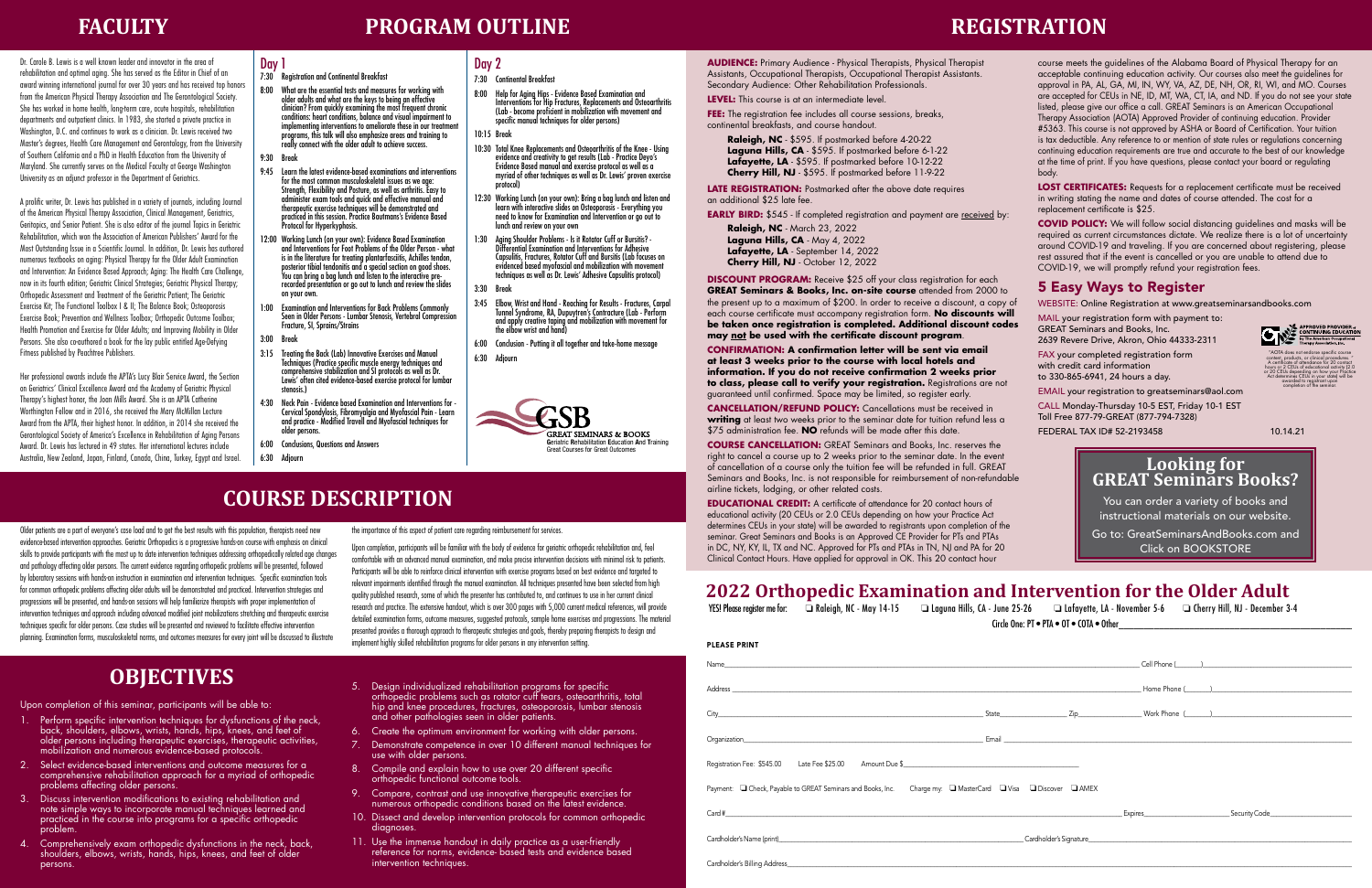### **REGISTRATION**

**AUDIENCE:** Primary Audience - Physical Therapists, Physical Therapist Assistants, Occupational Therapists, Occupational Therapist Assistants. Secondary Audience: Other Rehabilitation Professionals.

**LEVEL:** This course is at an intermediate level.

**FEE:** The registration fee includes all course sessions, breaks, continental breakfasts, and course handout.

**Raleigh, NC** - \$595. If postmarked before 4-20-22 **Lafayette, LA** - \$595. If postmarked before 10-12-22 **Cherry Hill, NJ** - \$595. If postmarked before 11-9-22

**LATE REGISTRATION:** Postmarked after the above date requires an additional \$25 late fee.

**EARLY BIRD:** \$545 - If completed registration and payment are received by:

**Raleigh, NC** - March 23, 2022 Lafayette, LA - September 14, 2022 **Cherry Hill, NJ** - October 12, 2022

**DISCOUNT PROGRAM:** Receive \$25 off your class registration for each **GREAT Seminars & Books, Inc. on-site course** attended from 2000 to the present up to a maximum of \$200. In order to receive a discount, a copy of each course certificate must accompany registration form. **No discounts will be taken once registration is completed. Additional discount codes may not be used with the certificate discount program**.

**CONFIRMATION: A confirmation letter will be sent via email at least 3 weeks prior to the course with local hotels and information. If you do not receive confirmation 2 weeks prior to class, please call to verify your registration.** Registrations are not guaranteed until confirmed. Space may be limited, so register early.

**CANCELLATION/REFUND POLICY:** Cancellations must be received in **writing** at least two weeks prior to the seminar date for tuition refund less a \$75 administration fee. **NO** refunds will be made after this date.

**COURSE CANCELLATION:** GREAT Seminars and Books, Inc. reserves the right to cancel a course up to 2 weeks prior to the seminar date. In the event of cancellation of a course only the tuition fee will be refunded in full. GREAT Seminars and Books, Inc. is not responsible for reimbursement of non-refundable airline tickets, lodging, or other related costs.

**EDUCATIONAL CREDIT:** A certificate of attendance for 20 contact hours of educational activity (20 CEUs or 2.0 CEUs depending on how your Practice Act determines CEUs in your state) will be awarded to registrants upon completion of the seminar. Great Seminars and Books is an Approved CE Provider for PTs and PTAs in DC, NY, KY, IL, TX and NC. Approved for PTs and PTAs in TN, NJ and PA for 20 Clinical Contact Hours. Have applied for approval in OK. This 20 contact hour course meets the guidelines of the Alabama Board of Physical Therapy for an acceptable continuing education activity. Our courses also meet the guidelines for

approval in PA, AL, GA, MI, IN, WY, VA, AZ, DE, NH, OR, RI, WI, and MO. Courses are accepted for CEUs in NE, ID, MT, WA, CT, IA, and ND. If you do not see your state listed, please give our office a call. GREAT Seminars is an American Occupational Therapy Association (AOTA) Approved Provider of continuing education. Provider #5363. This course is not approved by ASHA or Board of Certification. Your tuition is tax deductible. Any reference to or mention of state rules or regulations concerning continuing education requirements are true and accurate to the best of our knowledge at the time of print. If you have questions, please contact your board or regulating body.

**LOST CERTIFICATES:** Requests for a replacement certificate must be received in writing stating the name and dates of course attended. The cost for a replacement certificate is \$25.

**COVID POLICY:** We will follow social distancing guidelines and masks will be required as current circumstances dictate. We realize there is a lot of uncertainty around COVID-19 and traveling. If you are concerned about registering, please rest assured that if the event is cancelled or you are unable to attend due to COVID-19, we will promptly refund your registration fees.

#### 5 Easy Ways to Register

WEBSITE: Online Registration at www.greatseminarsandbooks.com

MAIL your registration form with payment to: GREAT Seminars and Books, Inc.

2639 Revere Drive, Akron, Ohio 44333-2311

FAX your completed registration form with credit card information

to 330-865-6941, 24 hours a day.

EMAIL your registration to greatseminars@aol.com CALL Monday-Thursday 10-5 EST, Friday 10-1 EST Toll Free 877-79-GREAT (877-794-7328)

FEDERAL TAX ID# 52-2193458 5-31-22



"AOTA does not endorse specific course content, products, or clinical procedures. " A certificate of attendance for 20 contact hours or 2 CEUs of educational activity (2.0 or 20 CEUs depending on how your Practice Act determines CEUs in your state) will be awarded to registrant upon completion of the seminar.

## **Looking for GREAT Seminars Books?**

You can order a variety of books and instructional materials on our website.

Go to: GreatSeminarsAndBooks.com and Click on BOOKSTORE

### **2022 Orthopedic Examination and Intervention for the Older Adult**<br>YES! Please register me for: a Raleigh, NC - May 14-15 and Lafayette, LA - November 5-6 and Gherry Hill, NJ - December 3-4

| YES! Please register me for: | $\Box$ Raleigh, NC - May 14-15 | $\Box$ Lafayette, LA - November 5-6 |
|------------------------------|--------------------------------|-------------------------------------|
|                              |                                |                                     |

Circle One: PT • PTA • OT • COTA • Other

| <b>PLEASE PRINT</b>                                                                                                                                                                                                            |                        |                                                                                                                                                                                                                                |
|--------------------------------------------------------------------------------------------------------------------------------------------------------------------------------------------------------------------------------|------------------------|--------------------------------------------------------------------------------------------------------------------------------------------------------------------------------------------------------------------------------|
|                                                                                                                                                                                                                                |                        |                                                                                                                                                                                                                                |
| Address and the contract of the contract of the contract of the contract of the contract of the contract of the contract of the contract of the contract of the contract of the contract of the contract of the contract of th |                        | Home Phone ( The Second Second Second Second Second Second Second Second Second Second Second Second Second Second Second Second Second Second Second Second Second Second Second Second Second Second Second Second Second Se |
|                                                                                                                                                                                                                                |                        |                                                                                                                                                                                                                                |
| Organization                                                                                                                                                                                                                   |                        |                                                                                                                                                                                                                                |
| Registration Fee: \$545.00 Late Fee \$25.00 Amount Due \$                                                                                                                                                                      |                        |                                                                                                                                                                                                                                |
| Payment: □ Check, Payable to GREAT Seminars and Books, Inc. Charge my: □ MasterCard □ Visa □ Discover □ AMEX                                                                                                                   |                        |                                                                                                                                                                                                                                |
| Card # 2008 and # 2008 and # 2008 and # 2008 and # 2008 and # 2008 and # 2008 and # 2008 and # 2008 and # 2008                                                                                                                 | Expires <b>Expires</b> | Security Code                                                                                                                                                                                                                  |
| Cardholder's Name (print) example and the control of the Cardholder's Signature Cardholder's Name (print)                                                                                                                      |                        |                                                                                                                                                                                                                                |
| Cardholder's Billing Address                                                                                                                                                                                                   |                        |                                                                                                                                                                                                                                |